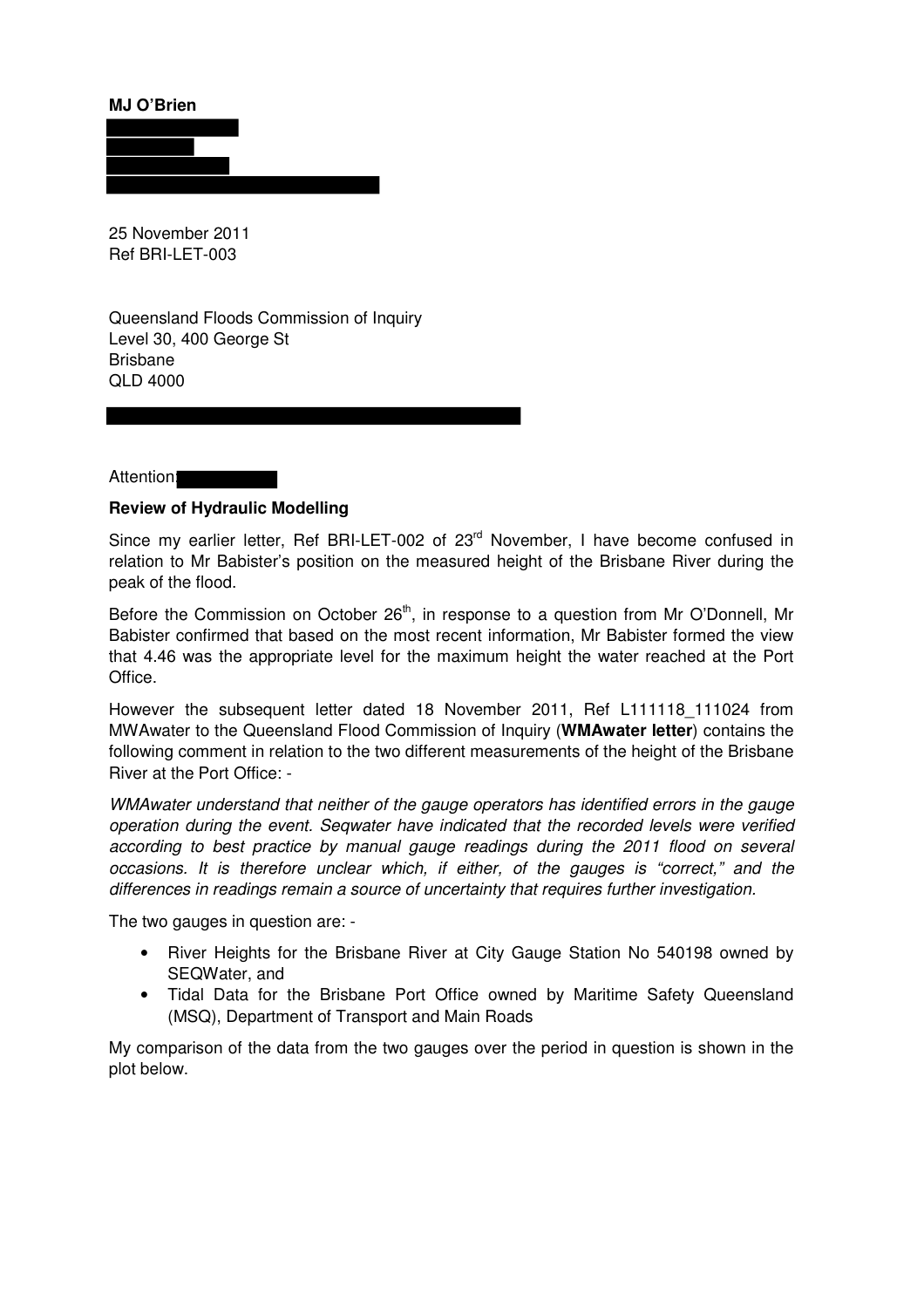

The above indicates that the gauge, Station Number 540198, experienced a displacement of approximately 250 mm between 07:48 and 08:09 Wednesday  $12<sup>th</sup>$  January. Subsequently Station Number 540198 reported a river level approximately 200 mm higher than data provided by MSQ. Since gauge 540198 apparently records based on exceeding a particular change in level, it would seem that the displacement actually occurred close to the time of the recorded jump, i.e. 08:09 on Wednesday  $12^{th}$ .

The behaviour exhibited by the gauge Station Number 540198 is certainly not indicative of a natural event.

Rather than as indicated before the Commission on October  $26<sup>th</sup>$ , that the data from Gauge 540198 was confirmed by manual gauge board readings, I have received unconfirmed advice that gauge 540198 was actually adjusted to match the reading from the gauge board. Presumably before the adjustment, the gauge board readings did not match the readings from Station Number 540198.

Again, unconfirmed advice is that the change in the reading from Station Number 540198 is due to the gauge being adjusted remotely to correspond with "a level reported from an eye witness reading of the gauging board at Kangaroo Point hence the step in the data. The reading was taken at a time when the current speed would have been over 6 knots (a very strong current) and the level on the board pushed up well above the average level. It is difficult to achieve an accurate reading from a tide board in fast moving water as the force of the water against the board forces the level up".

I have been advised that checks of the MSQ gauge prior to the flood event and, subsequent independent calibration checks, indicated that it would be expected to read correctly.

A potential source of discrepancy is that both pressure sensors are calibrated to the water density that they operate in. The density of the water in the Brisbane River during the flood could be expected to have varied from brackish to sediment laden fresh water. The MSQ gauge is apparently calibrated to salt water and it is unclear exactly how Station 540198 was calibrated.